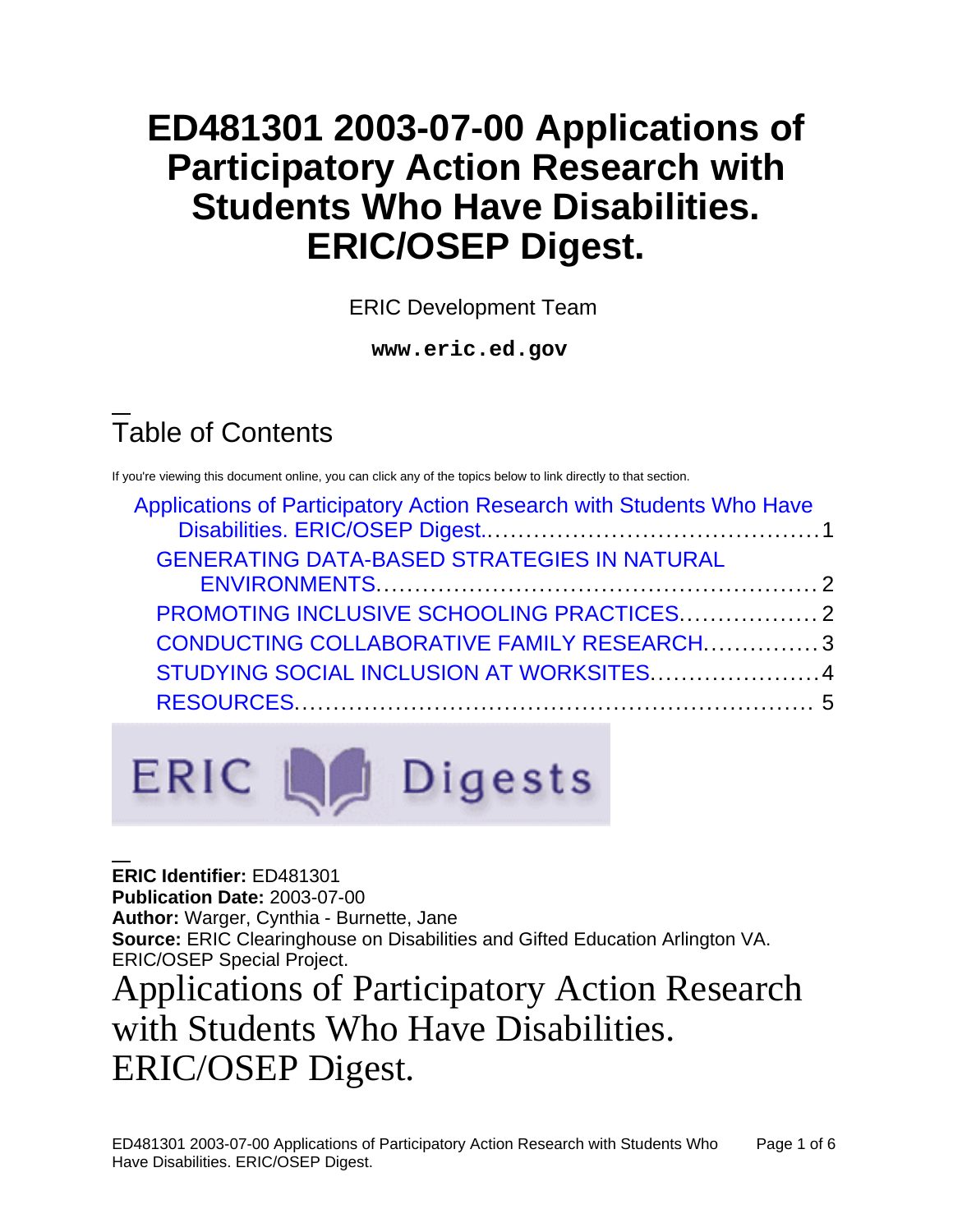#### THIS DIGEST WAS CREATED BY ERIC, THE EDUCATIONAL RESOURCES INFORMATION CENTER. FOR MORE INFORMATION ABOUT ERIC, CONTACT ACCESS ERIC 1-800-LET-ERIC

Participatory action research is an approach in which researchers and stakeholders (those individuals who might benefit from the research findings) collaboratively engage in the various stages of the research process. Participatory action research provides for greater influence of stakeholders in the research process and a higher level of support for the implementation of research findings in practice. This digest offers several examples of how researchers and practitioners are using participatory action research data to select effective practices and support change and innovation. The following sections illustrate applications of participatory action research in related services for young children, inclusion in elementary schools, working with families, and transition to adulthood.

#### <span id="page-1-0"></span>GENERATING DATA-BASED STRATEGIES IN NATURAL ENVIRONMENTS

It is important for related service providers to validate what they do in their daily practice to ensure that their services improve the quality of life for children and their families. Participatory action research can help therapists explore questions about the efficacy of therapy practices within a child's and family's natural environments. A study in progress at Thomas Jefferson University in Philadelphia pairs therapists with research mentors to conduct individualized research. Occupational and physical therapists implement small-scale research studies with a child and/or family who are part of their caseload. To support the research process, the research mentor provides guidance on formulating research questions, conducting the study, interpreting the results, and preparing a presentation on results.

The therapists volunteer to receive training related to best practices in natural environments, data collection, and other aspects of research investigations. The nature and type of data to be collected depends upon decisions made by each therapist/mentor team. Much of the data and documentation required for this type of participatory action research may already part of the child's individualized family services plan (IFSP).

According to Phillipa Campbell, the study's director, these collaborative research teams work because there is ongoing contact between the mentors and therapists. Mentors need to be present at all stages of the research, and they must feel comfortable sharing their expertise and skills as part of the research process.

#### <span id="page-1-1"></span>PROMOTING INCLUSIVE SCHOOLING **PRACTICES**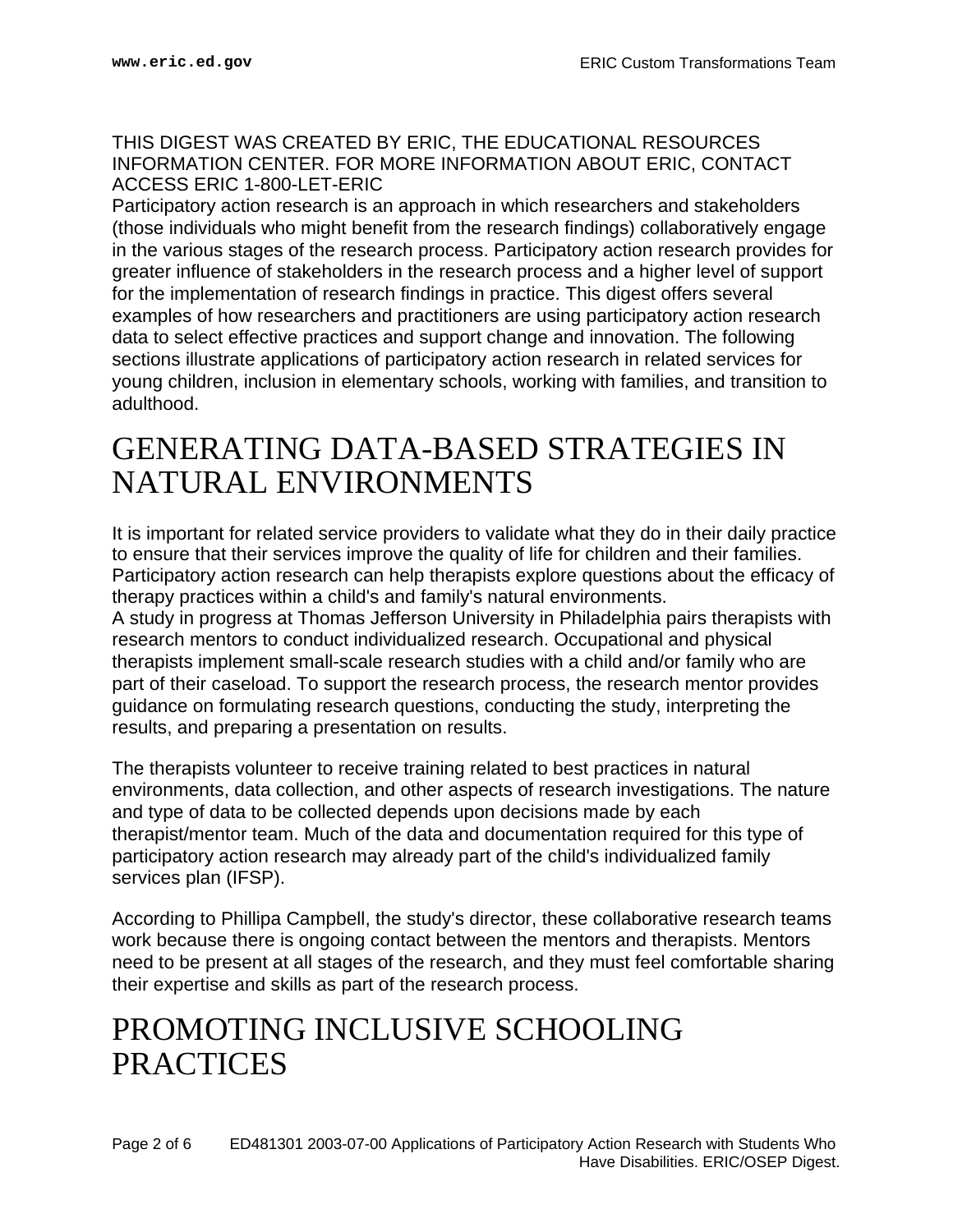Research shows that the participatory action research approach can improve professional practice and promote the inclusion of students with disabilities, including those with significant challenges, in general classrooms. In studies with elementary school teachers and administrators in several school districts, teachers and administrators were introduced to participatory action research methods and then guided through the steps of sharing issues and forming issue-focused workgroups that developed action- based and technical support plans (Salisbury, Wilson, Swartz, Palombaro, & Wassel,1997). Action plans described the question, the type of information to be collected, and the proposed methods for addressing the issue. Monthly workgroup meetings were held to discuss findings, analyze data, explore emerging issues, and determine next steps.

Another study addressed how building principals might use participatory action research to collect data to provide information for school improvement initiatives (Salisbury, Wilson, & Palombaro, 1998). Administrators used the process to become more reflective and to cultivate a culture of inquiry with their teachers about special education implementation issues.

Throughout the process, these researchers documented lessons learned about the adoption and use of participatory action research:

\* Administrative support-above and beyond endorsement- is essential. Principals were involved in the workgroups, facilitated use of the process at the building level, and supported incorporation of inclusive practices.

\* Time and opportunity for reflection facilitates the process. For example, teachers regularly scheduled meetings and were initially provided with release time. Even busy principals scheduled appointments with themselves to reflect on information.

\* Research questions and their results must have practical appeal.

\* Principals must value collaboration and express this value to others.

\* Educators embrace a comfort level with not having all of the answers up front and are willing to solve problems through a collaborative process of classroom-based and/or school-based inquiry.

## <span id="page-2-0"></span>CONDUCTING COLLABORATIVE FAMILY RESEARCH

An OSEP-funded parent information center, The Grassroots Consortium on Disabilities, and the Beach Center on Family and Disabilities at University of Kansas have established a partnership to provide a participatory action research model for collaboration between researchers and families. The goal is for participatory action research teams composed of researchers and culturally and linguistically diverse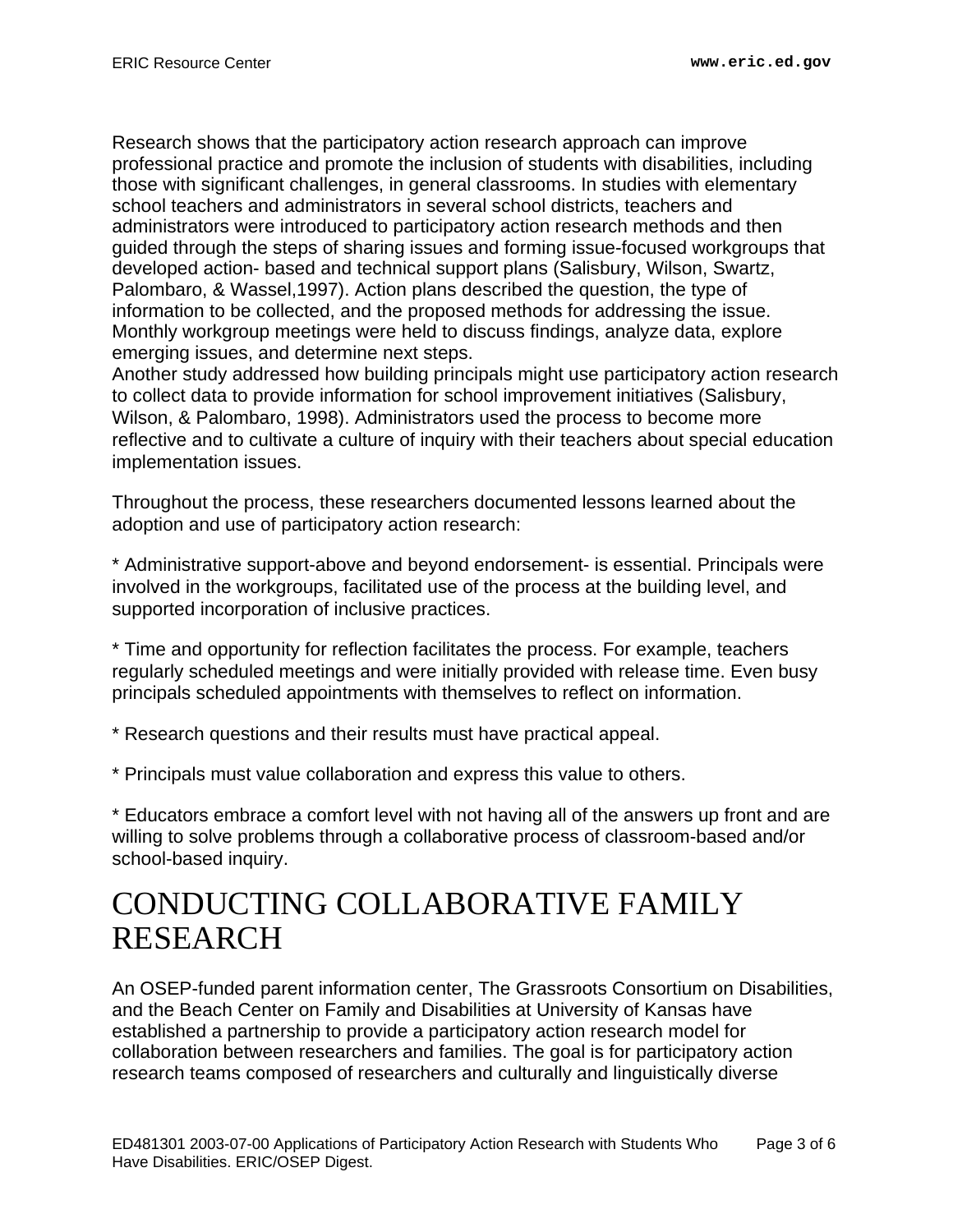families to discover new relationships that broaden the scope of their commitment to research as a means of social change and contribute to a deeper understanding of the critical role research plays in finding practical solutions for families. In one project, researchers supported families of children with behavioral difficulties in learning how to gather data about their child (e.g., strengths, needs, likes, dislikes), develop a functional behavioral assessment for their child, and participate as full partners in the development of a positive behavioral support plan. Participatory action research produced the following advantages:

\* Increased the relevance of research to the concerns of family members.

\* Increased the rigor of research and increased the benefit to researchers in minimizing logistical problems.

- \* Increased utilization of research by families.
- \* Enhanced the empowerment of researchers, families, and other stakeholders.

There were also several advantages for family members. Parents gained a sense that their opinions and experiences were valued. Their concerns were heard and their comments were incorporated into research that will benefit society. They also expressed appreciation because the process necessitated their having to think about things they may never have considered before, such as the determinants of quality of life for them personally and for their families.

Challenges encountered in using participatory action research with families include time and resources. "Every kind of collaborative problem solving approach requires time," Ursula Markey, one of the study directors, asserts. "A particularly critical element related to time is the amount needed to develop trusting relationships with families-especially those families who have felt exploited by researchers in the past." Markey says that it can sometimes take 1-2 years of ongoing communication before trust is sufficient for a genuine partnership to evolve. Resources also need to be considered, since families should be compensated for their time and reimbursed for expenses.

## <span id="page-3-0"></span>STUDYING SOCIAL INCLUSION AT WORKSITES

"Participatory action research can reduce the gap between research and practice, resulting in enhanced outcomes for students with disabilities," says Hyun-Sook Park, researcher at San Jose State University. "Collaborative decision making with stakeholders makes the selection of research questions more meaningful to them; it helps them address issues related to the implementation of innovations, which often results in actions that are more doable and sustainable overtime." Park and her colleagues applied participatory action research to the intervention study

of social inclusion at worksites (Park, Gonsier-Gerdin, Hoffman, Whaley, & Yount,1998).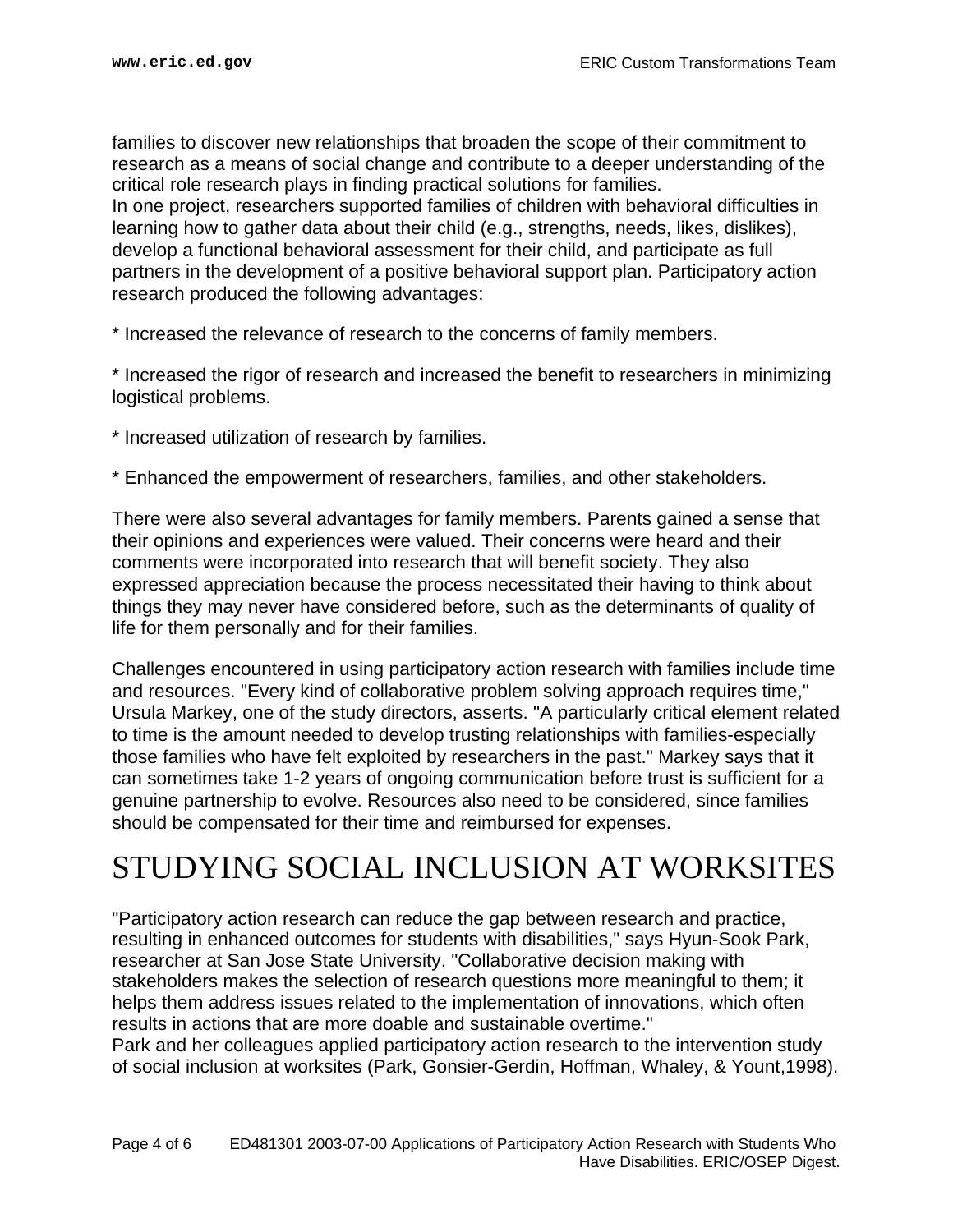Stakeholders were involved at various stages in the research process-establishing research questions, collecting data, implementing interventions, validating and interpreting outcomes, and disseminating results. The intervention was viewed as a process for generating strategies to support social inclusion. Researchers and stakeholders reviewed the data about students' work and social experiences at their worksites. In work situations where the majority of students were not socially included, researchers and stakeholders interpreted the data together and generated actions to alter the situation. These discussions led to work group meetings in which researchers and stakeholders brainstormed strategies and selected some that were eventually implemented. Researchers found that the participatory action research process empowered teachers and job coaches to take ownership of their action changes and resulted in the increased social inclusion of participants with disabilities in competitive work environments.

According to Park, the key to making the process work was establishing trust and respect. "Practitioners saw that researchers were really trying to listen to them and understand their perspectives. It was a slow process, but eventually practitioners saw themselves as part of the dialogue."

Park offers the following suggestions:

\* Invite full participation from the beginning.

\* Expect the trust building process to take time. It may take six months to a year before collaboration around an intervention can get started.

- \* Equalize power among participants.
- \* Use language that has the same meaning for researchers and stakeholders.

\* Discuss barriers to implementation and seek solutions together.

## <span id="page-4-0"></span>RESOURCES

Markey, U. (2000). PARtnerships. Journal of Positive Behavior Interventions, 2(3), 188-189, 192.

Meyer, L., Park, H., Grenot-Scheyer, M., Schwartz, I., & Harry, B. (1998). Participatory research: New approaches to the research to practice dilemma. JASH,\* 23(3), 165-177.

Park, Hyun-Sook, Gonsier-Gerdin, J., Hoffman, S., Whaley, S., & Yount, M. (1998). Applying the participatory action research model to the study of social inclusion at worksites. JASH,\* 23(3), 189-202.

Salisbury, C., Wilson, L., Swartz, T., Palombaro, M., & Wassel, M. (1997). Using action